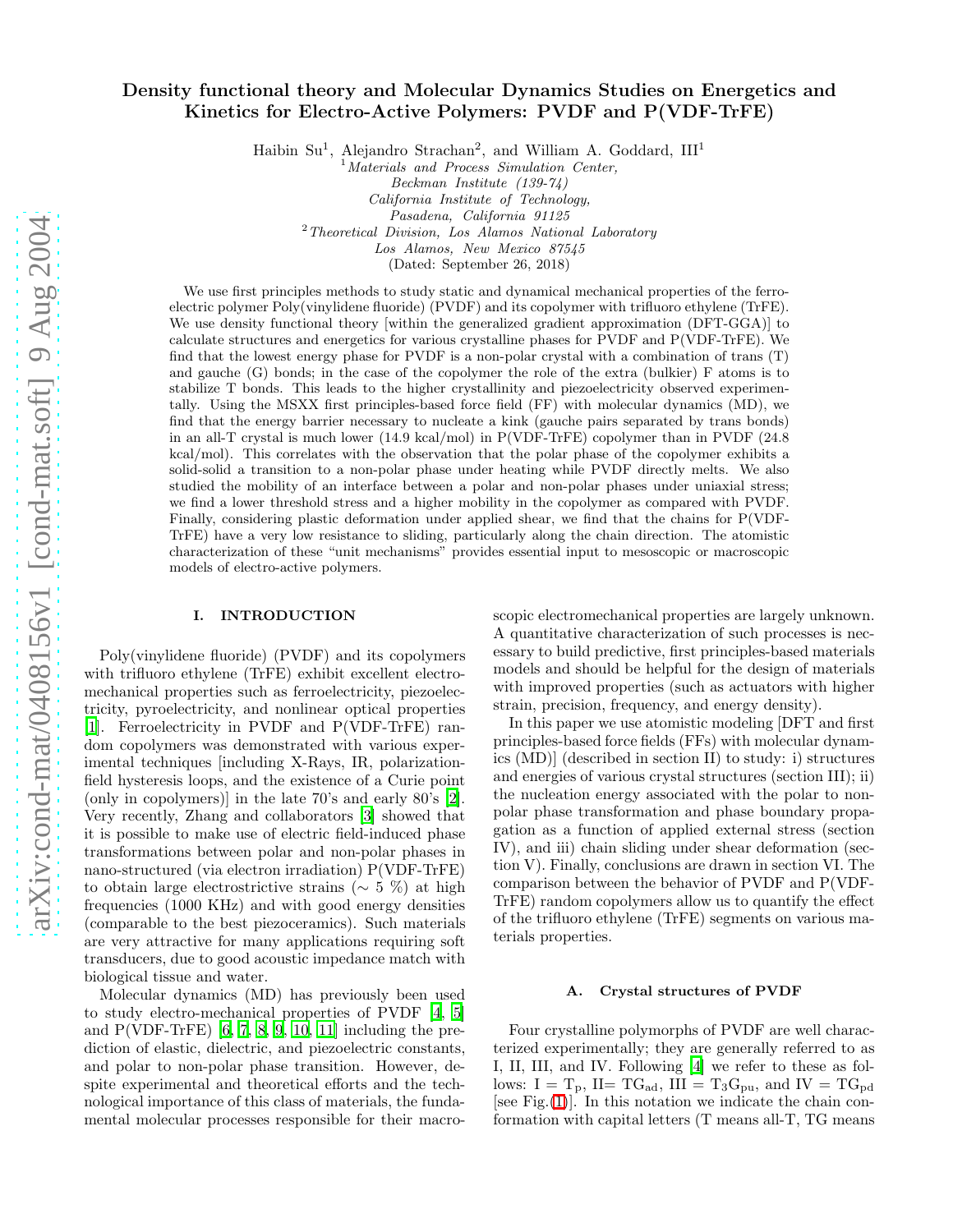TGTG′ and T3G indicates TTTGTTTG′ ) the subscripts p or a indicate polar phases with parallel dipoles and non-polar phases with anti-parallel dipole moments respectively; finally the subscripts u and d indicate upup or up-down relative directions of adjacent chains [\[4\]](#page-5-3). When PVDF is cooled from the melt, the  $TG<sub>ad</sub>$  phase is obtained. The polymer chains contain T and G bonds in a TGTG′ sequence. This phase has a polar counterpart: the  $TG_{pd}$  phase. The main difference between them is the orientation of the dipole moments. In  $TG_{\text{pd}}$ they are parallel while in  $TG_{ad}$  they are anti-parallel. The  $TG_{ad}$  phase can be converted into  $TG_{pd}$  simply by poling with an electric field of  $\sim 100$  MV/m. If TG<sub>ad</sub> phase is annealed at high-temperature, the polar  $T_3G_{\text{pu}}$ phase is formed with a TTTGTTTG' conformation. In analogy to the TG phases, there might exist an nonpolar  $T_3G_{\text{au}}$  phase as suggested by Lovinger [\[12](#page-5-11)] and confirmed by simulations [\[4\]](#page-5-3). In fact, we will use this phase to model the non-polar phase with  $T_3G$  conformation observed experimentally [\[3\]](#page-5-2) in electron irradiated P(VDF-TrFE). The most interesting polymorph for ferroelectricity is phase  $T_p$ ; it can be obtained by mechanical drawing from  $T_3G_{\text{pu}}$  phase or poling from  $TG_{\text{pd}}$  with  $a \sim$  500 MV/m electric field. The polymer chains are in an all-T configuration and packed in a parallel fashion.

Changes in molecular conformation  $(T, TG, T_3G)$  lead to significant shape changes. As shown in Fig. [\(1\)](#page-6-0) the all-T crystal is longer along the chain direction and shorter in the directions perpendicular to it than TG and  $T_3G$ phases. This type of structural change is quite different from that in the ceramic ferroelectric compounds in which small ionic groups change their dipole orientation by rotation and/or displacement. In the polymer system the dipoles are linked together by strong covalent bonds and so that orientational change in the dipole moments requires cooperative motion of neighboring groups through large-scale T-G conformational changes.

### II. METHODS

The ab initio QM calculations in this paper were performed using the DFT pseudopotential code SeqQuest [\[13,](#page-5-12) [14](#page-5-13)] which uses Gaussian basis sets. For all calculations (described in Section III) we used the Perdew, Burke, and Ernzerhof implementation of the Generalized Gradient Approximation (GGA) [\[15\]](#page-5-14). The SeqQuest code calculates atomic forces and the stress tensor which were used to relax positions and cell parameters.

The characterization of many important materials properties require the simulation of large systems (thousands of atoms) for relatively long times (nanoseconds) making QM methods impractical. Thus we use the First Principles based force field MSXX [\[4\]](#page-5-3) with MD to study energetics, nucleation energies, interface mobility, and viscoelastic properties. The MSXX force field describes the atomic interactions with three energy terms: i) electrostatic interactions using QM-derived

charges; ii) covalent interactions (bonds, angles, torsions, and cross terms obtained using the Hessian biased method to fit QM vibrational frequencies; and iii) van der Waals interactions parameterized to reproduce mechanical properties of polyethylene, graphite,  $CF_4$  and poly(tetrafluoroethylene) crystals. In order to describe the TrFE segments we extended the MSXX FF by describing the fluorine atom in the CHF group as the F atoms in VDF (same atom type and charge), the corresponding carbon is treated as the  $CF_2$  carbon in MSXX  $\left[$ denoted  $C_{3VF}$  as in  $\left[4\right]$  with its charge modified to maintain charge neutrality. New three- and four-body terms are calculated using combination rules. The supplementary material contains all the force field parameters [\[16\]](#page-5-15). This simple extension of the MSXX FF allows us to characterize the effects of the presence of TrFE in PVDF.

All the simulations in this work use periodic boundary conditions, with the z axis is oriented parallel to the polymer chain direction and the y axis in the direction of the polarization.

# III. ENERGETICS OF VARIOUS CRYSTALLINE PHASES: DFT-GGA AND MSXX FORCE FIELD

A key issue to understand the electro-mechanical properties of these polymers is the relative energies and structural changes among the various phases and the origins of such differences. We used DFT-GGA and the MSXX force field to study the relative energetics and structures of various crystalline phases  $(T, TG_{ad}, TG_{nd}, T_3G_{pu},$  $T_3G_{\text{au}}$ ) for PVDF and P(VDF-TrFE)(50-50) copolymer (50 mole percent VDF). Table [\(I\)](#page-6-1) summarizes the energetics calculated by optimizing atomic positions and cell parameters of various phases and isolated chains with periodic boundary conditions. Table [\(I\)](#page-6-1) also gives lengths corresponding to 4 monomers of infinite (periodic) isolated single chains (in practical terms we performed these calculations using three dimensional periodic cells with large  $(50 \text{ Å})$  lattice parameters in the directions perpendicular to the chain direction and optimized the lattice parameter along the chain). Here, the crystal cohesive energy  $(E_{coh})$  is defined as:

$$
E_{coh} = E_{crystal} - N \times E_{isolated-chain}, \tag{1}
$$

where N is the number of chains inside the crystal phase, Ecrystal is the energy of the crystal phase and Eisolated−chain is the energy of corresponding (same chain conformation) isolated chain. All energies in Table [\(I\)](#page-6-1) are given in kcal/mol per carbon atom. DFT-GGA predicts the TG conformation as the ground state for the isolated chains. Next, in relative stability (0.97 kcal/mol higher) is the  $T_3G$  conformation while the all-T chain has a much higher energy  $(1.41 \text{ kcal/mol higher than } T_3G)$ . We find that adding fluorine to make P(VDF-TrFE) leads to substantial stabilization of the all-T configuration. Although the TG conformation is still most stable (by 1.08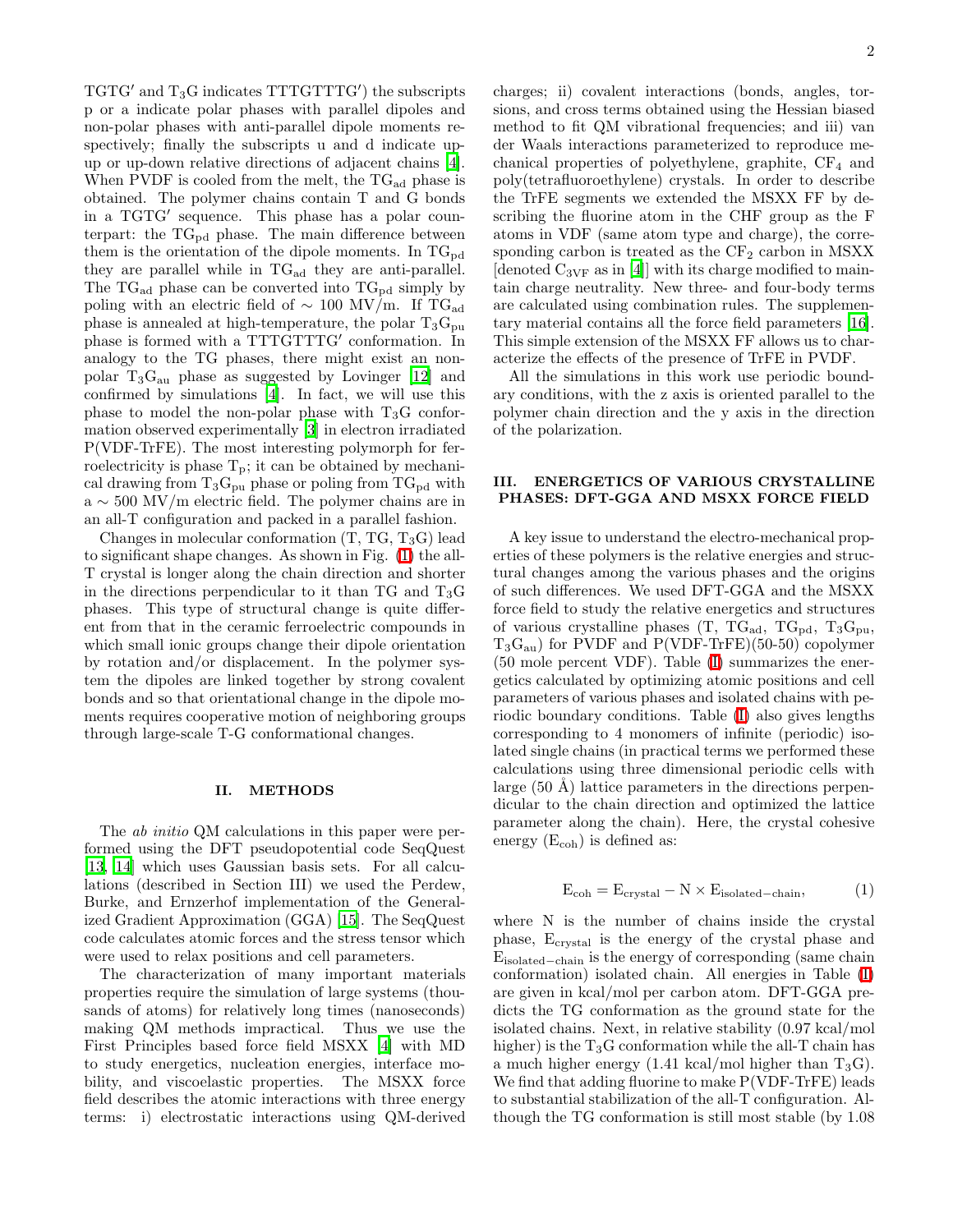kcal/mol), the  $T_3G$  structure is higher in energy than all-T by 0.06 kcal/mol. Thus the extra F in the copolymer favors all-T conformations. The MSXX force field correctly describes the relative stability among different conformations in PVDF and the role of F in P(VDF-TrFE)(50-50), in addition to a good description of the lengths along the chain direction for various conformations.

In the case of condensed-phase PVDF, DFT-GGA yields a large stabilization of the all-T crystal structure with a cohesive energy of 2.10 kcal/mol per carbon, followed by T<sub>3</sub>G phases ( $E_{coh}$  ∼ 1.1 kcal/mol). Finally TG phases are less favored by crystallization with  $E_{coh} \sim 0.3$ kcal/mol. This stabilization of T conformations due to better packing, represented by the difference in cohesive energies, is not enough to reverse the relative energetic stability of the phases: our calculations indicate that  $TG_{\rm pd}$  phase is the most stable crystal followed by the TGad phase. The MSXX force field overestimates the cohesive energies, but exhibit trends from PVDF to copolymer in agreement with QM. This overestimation of  $E_{coh}$ leads to an incorrect ordering of the phases: MSXX predicts the all-T phase to be the most stable one. Adding F to make P(VDF-TrFE) (50-50) has the same effect as in the chains: it favors all-T conformations. QM predicts the  $T_3G_{\text{au}}$  phase to be the ground state, followed by  $T_3G_{\text{pu}}$ ) (0.13 kcal/mol higher) and all-T (0.30 kcal/mol higher than  $T_3G_{\text{au}}$ ). Again the effect of F is to favor T configurations; this could be an important factor in the better crystallinity (and consequently better piezoelectric properties) in the copolymer as compared with PVDF observed experimentally [\[17\]](#page-5-16).

Zhang et al [\[3\]](#page-5-2) observed experimentally a phase change from a polar all-T to non-polar  $T_3G$  phase when P(VDF-TrFE) is irradiated with high-energy electrons. This treatment leads to a lower degree of crystallinity and consequently shorter coherence length of the crystalline regions; this may lead to an increase in the chain-chain separation distance. Our simulations explored two extreme cases of chain-chain separations: perfect crystals and isolated chains; our results are consistent with the observation in Zhang's experiments and quantify the effect of inter-chain cohesive energy.

# IV. PHASE TRANSFORMATION: NUCLEATION AND PROPAGATION

Phase transitions can be induced in PVDF and its copolymer with TrFE by temperature, stress or an external electric field. Understanding the molecular level mechanisms responsible for these phase changes is important for manufacturing and processing [\[2\]](#page-5-1) as well as to understand the excellent electromechanical properties of electron irradiated P(VDF-TrFE) samples [\[18](#page-5-17)].

X-ray diffraction, Fourier transform infrared spectroscopy (FTIR), and differential scanning calorimetry have been used to characterize the micro-structural changes induced by high energy electron irradiation in P(VDF-TrFE) [\[18](#page-5-17)]. It was found that irradiation reduces the degree of crystallinity of the sample decreasing the size of the polar domains below a critical value where the crystalline regions transform to a non-polar combination of T and G bonds (mainly formed by  $T_3G$  segments). This nano-structural change leads to a desirable decrease in polarization hysteresis; however for irradiation doses higher than the optimum (∼75 Mrad) the hysteresis increases again [\[18](#page-5-17)]. This reentrant hysteresis is believed to be caused by a high density of cross-linking due to high irradiation doses [\[18\]](#page-5-17). The complex nano-structure resulting from irradiation shows excellent electromechanical properties such as ∼5% electrostrictive strain resulting from an electric field induced, reversible phase transition between a non-polar  $T_3G$  and the polar all-T crystal [\[3,](#page-5-2) [18](#page-5-17), [19\]](#page-5-18). An atomistic simulations that fully captures the nano-structure of the irradiated copolymers would involve system sizes well beyond current capabilities. Thus in this section we characterize two "unit" mechanisms that play a key role in the properties of the irradiated copolymers and shed some light into phase transitions in PVDF and P(VDF-TrFE) in general.

Previous theoretical studies have focused on phase transitions in PVDF and its copolymers, including the thermal induced ferroelectric transition [\[9,](#page-5-8) [10](#page-5-9), [11\]](#page-5-10) and field induced  $TG_{\text{ad}}-TG_{\text{pd}}$  transitions [\[20,](#page-5-19) [21](#page-5-20)]. These phase transitions are generally believed to occur via a nucleation and growth process [\[2](#page-5-1)], governed by cooperative chain rotations and the motion of phase boundaries [\[21\]](#page-5-20).

Here we characterize : i) the nucleation of a kink (G bond pairs separated by T bonds) in a perfect  $T_p$  crystal; and ii) the mobility of an interface between  $T_3G_{ad}$ and  $T_p$  phases [the phase transition believed to be responsible for the large electrostrictive strain in electron irradiated P(VDF-TrFE) [\[19\]](#page-5-18)]. We focus on the difference in behavior between PVDF and its 50-50 copolymer with TrFE.

# A. Nucleation of a kink in an all-T configuration

In phase transitions originating from the all-T ferroelectric  $(I_p)$  phase such as the ferroelectric-paraelectric (F-P PT)], the first unit process is the formation of gauche pairs separated by one or more trans bond (denoted as kinks). We use the MSXX FF to calculate the energy barrier and molecular level mechanisms associated with this process. To do this we start from a perfect  $T_p$ crystal and impose a harmonic restraint to one dihedral angle; we then minimize the total energy of the system (including the restraint) as the equilibrium angle of the restraint is changed from T to G in small steps  $(5^{\circ})$ . For each restraint angle  $(\theta_0)$  we fully relax the system including lattice parameters at zero applied stress. The PVDF simulation cell used for this calculation was built from the  $T_p$  unit cell (two monomers) replicating it 4 times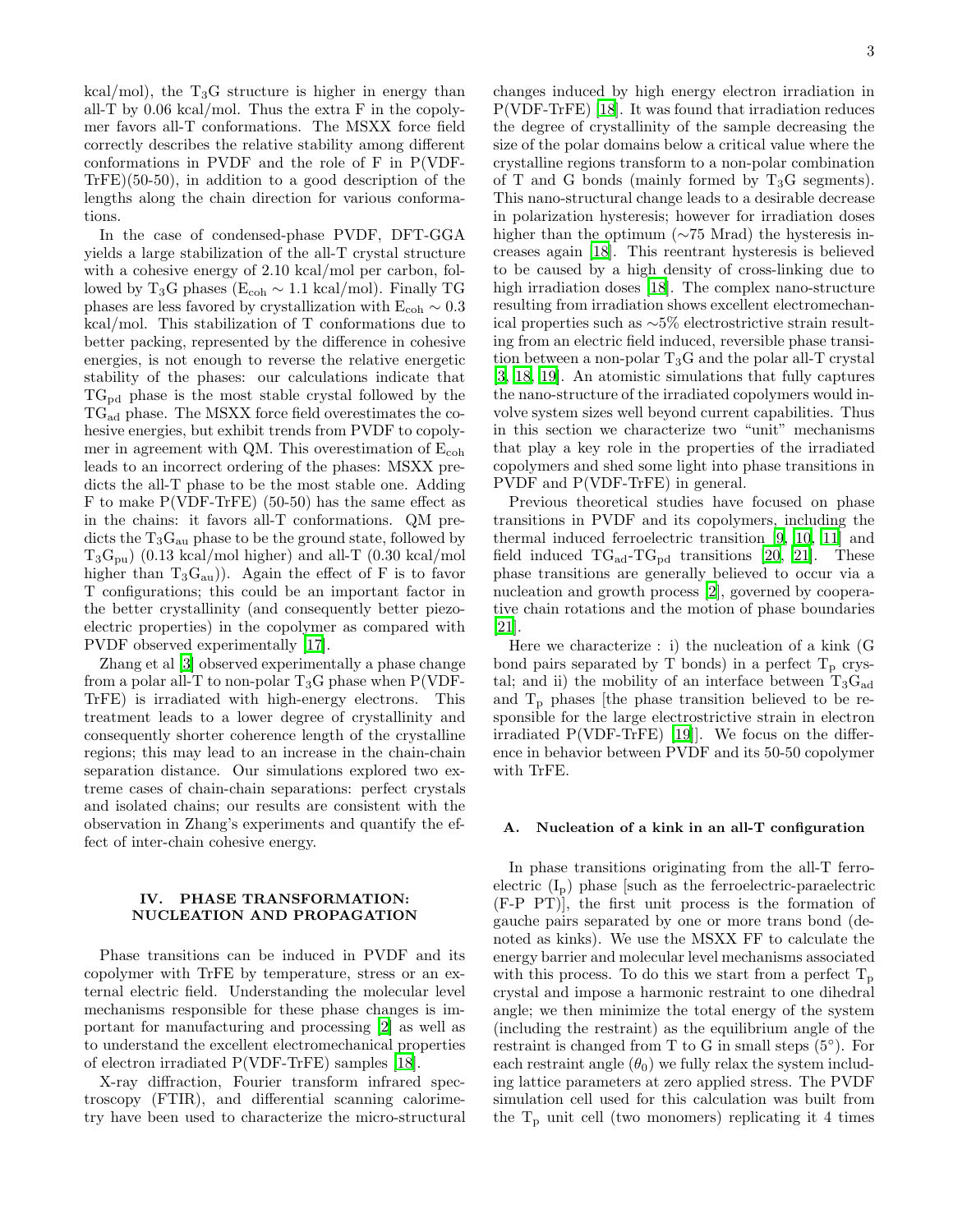in the x direction, 4 times in y and 20 times in z. The resulting cell contains 16 infinite chains (40 monomers in each simulation cell per chain) and 1920 atoms. The copolymer was obtained from the PVDF cell by randomly converting 50  $\%$  of the CH<sub>2</sub> groups into CHF.

Fig. [\(2\)](#page-7-0) shows the total energy as a function of  $\theta_0$  as the chosen torsion bond changes from T to G and back to T both for PVDF and P(VDF-TrFE)(50-50). For PVDF we obtain an energy barrier of 24.8 kcal/mol while for the copolymer the barrier reduces to 14.9 kcal/mol. Thus our simulations indicate that nucleation of the F-P PT takes place much easier in P(VDF-TrFE) than in PVDF. Experiments show that under heating PVDF in the  $T_p$ phase melts without a F-P PT, but in P(VDF-TrFE) the F-P PT is observed before melting for concentrations of TrFE larger than 18 %. While the molecular level mechanism of the phase transition is not fully understood and defects [for instance the interface between crystalline and amorphous regions [\[21,](#page-5-20) [22\]](#page-5-21)] can play a key role, our calculated nucleation barriers and the experimental results on phase transitions support nucleation and growth as the process responsible of the phase transition.

Since the polymer chains are infinitely periodic (each chain is bonded to itself at the cell boundary) a T-to-G change in any one dihedral angle must be accompanied by compensating changes in the opposite direction in other bonds. To investigate this effect, we examined the change in dihedral angles for bonds neighboring the restrained one (denoted as 0) as a function of  $\theta_0$ , see Fig. [\(3\)](#page-8-0). We find that the angles centered around bonds that are first nearest neighbors to the restrained one (denoted  $\pm 1$ ) remain T, no change during the process. This is because neighboring G bonds are quite unfavorable energetically. We find instead that it is torsions around the second nearest neighbor to the restraint bonds that completely compensates for the change in dihedral angle of bond 0. Thus as bond 0 transforms to G one of the second nearest neighbors goes to  $\bar{G}$ . The average between angles 0, -2, and 2 remains almost constant at the T value during the transformation (see magenta line in Fig. [3\)](#page-8-0).

Finally, there is a correlation between the sudden en-ergy drop seen in Fig. [2](#page-7-0) and abrupt changes in the  $+2$ and -2 dihedral angles. For small deformations starting from the all- $T$  conformation the  $+2$  and  $-2$  angles counter the restraint in equal amounts (see Fig. [3\)](#page-8-0). For  $\theta_0=90$  $\degree$  the angle -2 drops back to  $\sim$  180  $\degree$  and +2 doubles its contribution. This structural relaxation leads to a drop in the energy (see Fig. [2\)](#page-7-0). A similar phenomena occurs when the restraint angle is changed back to 180 $^{\circ}$ .

# B. Mobility of the interface between polar and non-polar regions

We now turn to the second component in the nucleation and growth process: the velocity at which the already nucleated phase transition propagates; this is a critical property key to the performance of electron irradiated P(VDF-TrFE).

Fourier transform infrared spectroscopy shows that electron irradiation of P(VDF-TrFE) random copolymers decreases all-T content and increases  $T_3G$  segments [\[18\]](#page-5-17); an electric field-induced phase transition between these two phases is responsible for its electromechanical properties. Therefore, we model the irradiated material by a simulation cell containing non-polar  $T_3G_{\text{au}}$  and all-T phases and studied the mobility of the interface between them under tensile stress. The interface plane is perpendicular to the direction of the infinite chains [see Fig. [\(4\)](#page-9-0)]. The simulations cell contain 2112 atoms, 4 by 4 chains in the x and y directions with each chain containing 44 monomers in the periodic cell. We equilibrate the system using NPT MD simulations with the MSXX FF at T=300 K and zero stress. Using average lattice parameters obtained from the diagonal components of the shape matrix during the NPT run and 90 $\degree$  cell angles, we performed 40 ps of NVT simulations to further equilibrate our system. After this procedure residual stress was less than 0.05 GPa. The interface between all-T and  $T_3G$ phases did not move during the equilibration process (it is well known experimentally that drawing is necessary to obtain an all-T configuration). We then applied a tensile uniaxial stress along the chain direction using NPT dynamics; the stress was increased from zero at a loading rate of 0.5 GPa per ps until the desired stress was achieved, then the applied tensile stress was maintained and the interface mobility studied. Fig. [\(4\)](#page-9-0) shows snapshots of this process for  $P(VDF-TFE)(50-50)$  with an applied stress of 1.6 GPa.

Figure [5](#page-9-1) shows the percentage of T bonds in the system as a function of time for various applied stresses for PVDF  $5(a)$  and  $P(VDF-TrFE)(50-50)$  [5](#page-9-1) (b). Bonds are classified as T or G based on the their dihedral angles. From the number of G bonds as a function of time we compute interface mobility, v, using the following equation:

$$
v = \frac{\delta n \times L}{\delta t},\tag{2}
$$

where  $\delta n$  is the change in the number of T bonds during the time period  $\delta t$  normalized to the number chains in the simulation cell, and L is the length of the  $T_3G$  unit along chain direction. The calculated interface mobilities are plotted in Fig. [6.](#page-10-0) First, we notice that the threshold tensile stress to move the interface for P(VDF-TrFE) is about 1 GPa, while for PVDF it is much larger ( $\sim 2$ GPa). This explains why it is easier to draw non-polar phases into polar phases in the case of the copolymer as compared with PVDF. Second, we find that the domain interface mobility is much larger in the case of the copolymer; for example, we find a velocity of 70 m/s for PVDF under a tensile stress of 3 GPa and 100 m/s for P(VDF-TrFE) under 2.8 GPa. These velocities are less than one-hundredth of the speed of sound propagating in PVDF and P(VDF-TrFE) [The sound velocity in the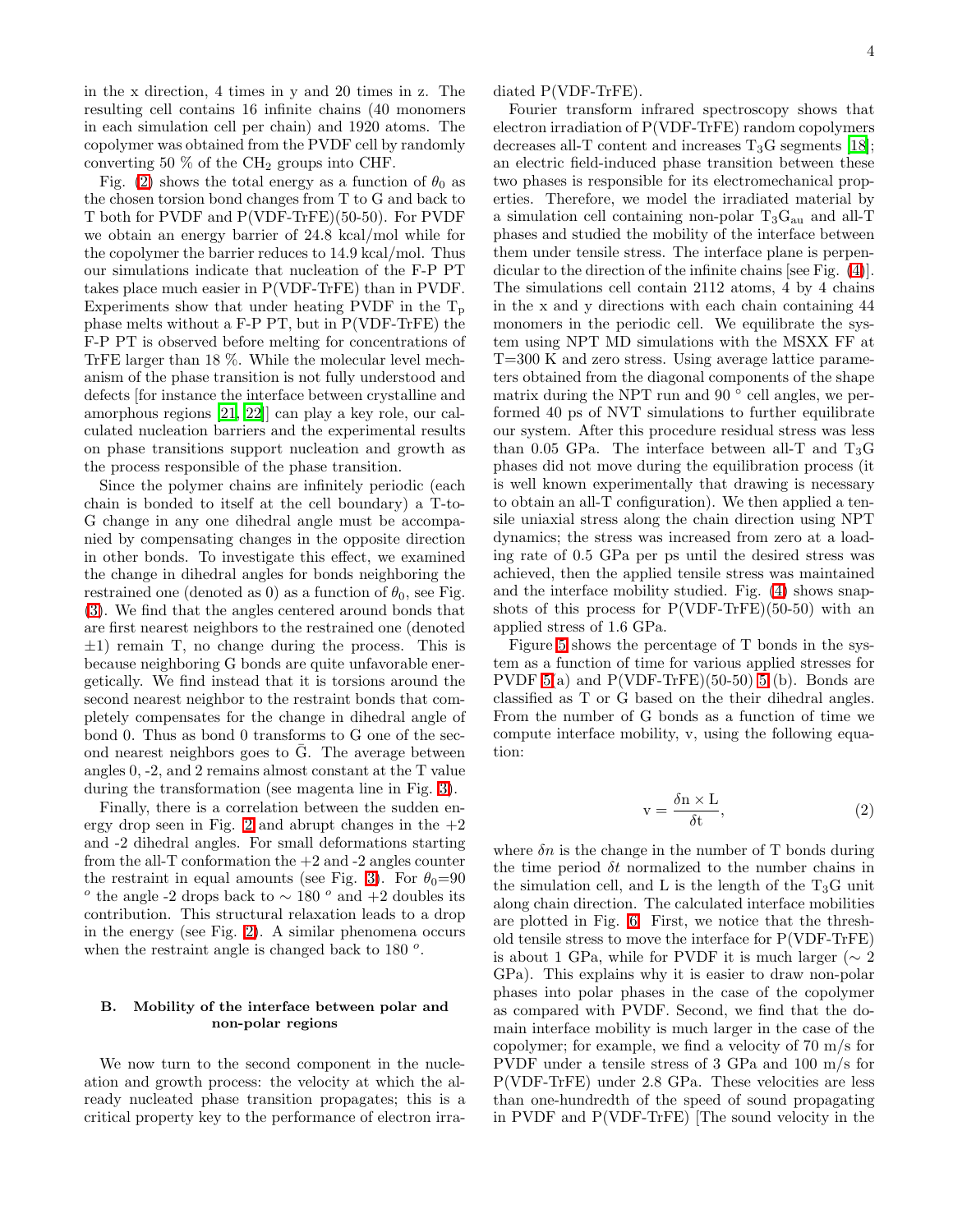$<$ 001> direction is about 12 km/s and 11 km/s for PVDF and  $P(VDF-TrFE)$   $T_p$  phases respectively.] We note that MD simulations incorporate in a natural way the manybody effects and cooperative phenomena involved in the motion of a domain boundary.

## V. CHAIN SLIDING UNDER SHEAR DEFORMATION

The various crystalline structures of PVDF and P(VDF-TrFE) are formed by covalently bonded chains packed in a parallel fashion interacting via weak van der Waals forces. Since the various phases have large differences in length along the chain direction, we expect interchain slip to be an important mechanisms during the phase transition, especially when the interface separating the two phases is along the chains. This process may play an important role to release deviatoric stresses that build up during phase transitions [as when electrostrictive P(VDF-TrFE) is used as an actuator].

Two popular methods for studying the viscous properties in molecular simulations are: i) the Green-Kubo (GK) method to analyze the time integral of the stressstress correlation function during equilibrium molecular dynamics leading directly to the ordinary viscosity at zero strain rate [\[23\]](#page-5-22), and ii) non-equilibrium molecular dynamics (NEMD) in which a deformation is imposed on the system and the time-averaged resulting component of the stress tensor is calculated; the stress-strain rate data can then be used to calculate viscosity as a function of strain rate. In this paper we use the NEMD technique, imposing volume-conserving pure shear deformation to our simulation cells in two directions for various strain rates.

Using the convention that the c axis is the chain direction and the b axis is parallel to the dipole moments of the  $T_p$  phase, we deformed  $T_p$  P(VDF-TrFE) crystals along the following systems: i) on the (100) plane in the  $\langle 010 \rangle$  direction (denoted as perpendicular to the chains), and ii) on the  $(010)$  plane in the  $\langle 001 \rangle$  direction (denoted as along the chains). We applied strain rates in the range  $1.66 \times 10^{10}$  1/s to 6.67 x 10<sup>10</sup> 1/s using simulations cells containing 2 x 4 x 4 unit cells (384 atoms). Symbols in Fig. [\(7\)](#page-11-0) show the resulting averaged shear stress as a function of the imposed strain rate for both the perpendicular and parallel cases. We fitted our data to the widely used inverse hyperbolic sine flow equation:

$$
\sigma(\dot{\gamma}) = \frac{k_B T}{V_0} \sinh^{-1} \left(\frac{\dot{\gamma}}{\dot{\gamma}_0}\right),\tag{3}
$$

<span id="page-4-0"></span>where  $\sigma$  is the shear stress,  $\dot{\gamma}$  is the strain rate,  $V_0$  denotes the effective volume of the unit deformation, and  $\dot{\gamma}_0$  is a characteristic frequency (inverse time). The fitted functions are shown as solid lines in Fig. [\(7\)](#page-11-0). The flow equation  $[Eq. (3)]$  $[Eq. (3)]$  $[Eq. (3)]$  is very general in nature and can describe various mechanisms such as free volume-based deformation in metallic glasses [\[24,](#page-5-23) [25\]](#page-5-24) and dislocationbased single crystal plasticity [\[26,](#page-5-25) [27\]](#page-5-26). The resulting effective volume in the parallel case is  $V_0 = 281.4\AA^3$  and in the perpendicular direction is 116.3  $\AA^3$ ; the characteristic frequencies  $\dot{\gamma}_0$  are: 1.33 x  $10^{10}1/s$  and 0.17 x  $10^{10}$ 1/s in the parallel and perpendicular directions respectively. As expected, we find that the direction of easy slip has a larger characteristic frequency  $\dot{\gamma}_0$  is proportional to  $\exp(\Delta G / k_b T)$  where  $\Delta G$  is an activation barrier [\[24,](#page-5-23) [25,](#page-5-24) [26\]](#page-5-25) ] and a larger effective volume.

We calculate viscosity  $(\eta)$  as  $\eta = \sigma/\dot{\gamma}$ ; Figure [\(8\)](#page-12-0) shows the viscosity as a function of strain rate for both directions. The symbols represent the atomistic data and the lines were obtained from the previous fits. We see from Fig. [\(8\)](#page-12-0) that we are in the shear-thinning regime (an increase in the shear rate leads to a decrease in viscosity) and the viscosity along the chains direction (the one important to release stress during a phase transition) is significantly smaller than that in the perpendicular direction. This is somewhat evident by examining the  $T_p$ crystal structure and more clear by analyzing the MD trajectories. Fig. (9) shows snapshots from our runs for  $\dot{\gamma} = 4.0 \times 10^{10}$  both in the parallel (top panels) and perpendicular (bottom panels) directions. While both deformations lead to disorder of the chains, the perpendicular case involves much larger molecular rotations and relative shifts, and consequently larger energies and stresses.

### VI. CONCLUSIONS

We used a combination of ab *initio* (DFT-GGA) calculations and MD with First Principles Force Fields to characterize several "unit mechanisms" that govern the electromechanical properties of electroactive polymers PVDF and P(VDF-TrFE)(50-50). The quantum mechanics calculations of energetics and structures of various phases of PVDF and P(VDF-TrFE) show that T configurations are stabilized energetically by the addition of bulkier F atoms in TrFE. This result is likely related with the better crystallinity and piezoelectric properties of P(VDF-TrFE), because of its stabilization of the all-T form,  $T_p$ . Our results also show that conformations with T and G bonds are energetically favorable for large interchain separations as compared with all-T structures; this observation is consistent with the experimental observation that samples bombarded with high-energy electrons favor  $T_3G$  non-polar conformations.

Our MD results show that the energy barrier required to nucleate a G bond in an all-T configuration in P(VDF-TrFE) is  $\sim 40\%$  lower than in PVDF. Experimentally copolymers show a P-N PT upon heating before melting while PVDF directly melts; this is consistent with the calculated nucleation barriers.

We also studied the motion of the interface separating non-polar  $T_3G_{au}$  and polar  $T_p$  phases under uniaxial stress to model the reversible phase transition responsible for electrostriction in electron irradiated P(VDF-TrFE).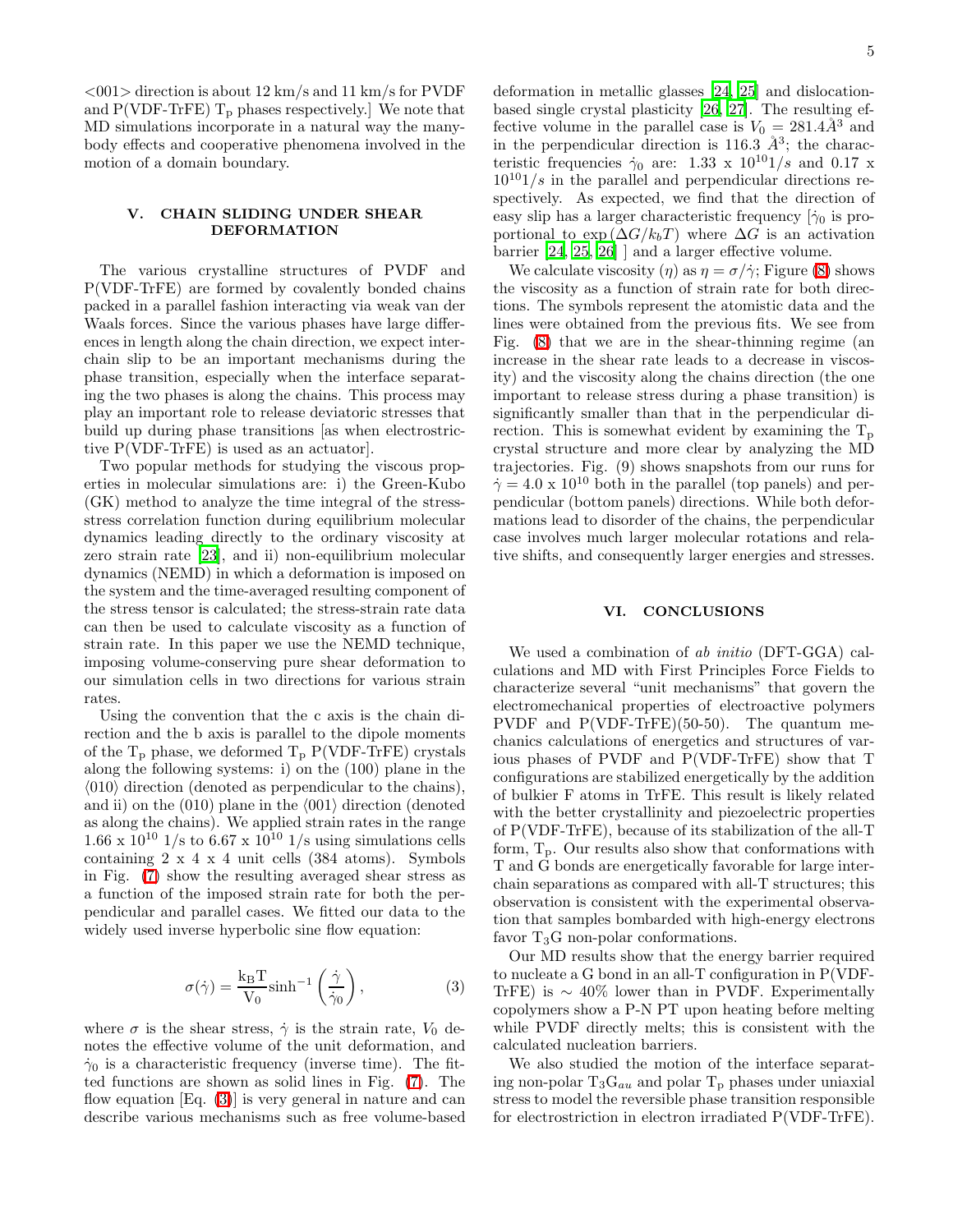We found a smaller threshold stress and higher domain wall mobility in P(VDF-TrFE) as compared to PVDF. Interface mobility is an important property for actuators and MD provides a detailed understanding and quantitative characterization of this process that should be useful in meso- or macro-scopic simulations. Finally, our simulations of the dynamics of chain sliding reveal that slip occurs more easily along the direction of the chains than perpendicular to them.

In summary we have used First Principles-based multiscale modeling to characterize dynamical and static properties PVDF and its copolymers with TrFE. Our simulations are consistent with available experimental observations. In order to make a more quantitative comparison between our dynamical calculations and experiments, we are currently using the atomistic results with mesoscopic modeling [\[28](#page-5-27)] to predict the behavior of a real actuator

- <span id="page-5-0"></span>[1] H. S. Nalwa, *Ferroelectric Polymers: Chemistry, Physics, and Applications* (Marcel Dekker, Inc., New York, Basel, Hong Kong, 1995).
- <span id="page-5-1"></span>[2] T. Furukawa, Phase Transitions 18, 143 (1989).
- <span id="page-5-2"></span>[3] Q. M. Zhang, V. Bharti, and X. Zhao, Science 280, 2101 (1998).
- <span id="page-5-3"></span>[4] N. Karasawa and W. A. Goddard III, Macromolecules 25, 7268 (1992).
- <span id="page-5-4"></span>[5] N. Karasawa and W. A. Goddard III, Macromolecules 28, 6765 (1995).
- <span id="page-5-5"></span>[6] G. J. Kavarnos and R. W. Holman, Polymer 35, 5586  $(1994)$ .
- <span id="page-5-6"></span>[7] R. W. Holman and G. J. Kavarnos, Polymer 37, 1697 (1996).
- <span id="page-5-7"></span>[8] G. J. Kavarnos, H. C. Robinson, and R. W. Holman, Ferroelectrics 205, 133 (1998).
- [9] Y. Abe and K. Tashiro, Polymer 42, 3409 (2001).
- <span id="page-5-9"></span><span id="page-5-8"></span>[10] Y. Abe and K. Tashiro, Journal of Polymer Science Part B-Polymer Physics 39, 689 (2001).
- <span id="page-5-10"></span>[11] Y. Abe and K. Tashiro, Polymer 42, 9671 (2001).
- <span id="page-5-11"></span>[12] A. J. Lovinger, Macromolecules 14, 322 (1981).
- <span id="page-5-12"></span>[13] P. A. Schultz, *SeqQuest Electronic Structure Code* (Sandia National Laboratories, 2002).
- <span id="page-5-13"></span>[14] P. J. Feibelman, Phys. Rev. B. 35, 2626 (1987).
- <span id="page-5-14"></span>[15] J. P. Perdew, K. Burke, and M. Ernzerhof, Phys. Rev. Lett. 77, 3865 (1996).
- <span id="page-5-15"></span>[16] *Supplementary Material Available: Force Field File.* (2003).
- <span id="page-5-16"></span>[17] K. Koga and H. Ohigashi, J. Appl. Phys. 59, 2142 (1986).
- <span id="page-5-17"></span>[18] Z. Y. Cheng, D. Olson, H. S. Xu, F. Xia, J. S. Hundal, Q. M. Zhang, F. B. Bateman, G. J. Kavarnos, and T. Ramotowski, Macromolecules 35, 664 (2002).
- <span id="page-5-18"></span>[19] W. P. Li, Y. W. Tang, S. S. Guo, D. H. Wang, G. Yang, R. H. Wang, and X. Z. Zhao, Appl. Phys. Lett. 82, 2136 (2003).
- <span id="page-5-19"></span>[20] H. Dveyaharon, P. L. Taylor, and A. J. Hopfinger, J. Appl. Phys. 51, 5184 (1980).
- <span id="page-5-20"></span>[21] N. A. Pertsev and A. G. Zembilgotov, Macromolecules 27, 6936 (1994).
- <span id="page-5-21"></span>[22] H. Dvey-Aharon, T. J. Sluckin, and P. L. Taylor, Phys. Rev. B 21, 3700 (1980).

whose performance can be directly compared to experiments. We foresee that such multi-scale simulations will be an important tool to guide the design of new materials with improved properties.

#### Acknowledgments

The work has been funded by DARPA and ONR (Program Managers Carey Schwartz and Judah Goldwasser). We thank A. Cuitiño for many fruitful discussions. The facilities of MSC used in these calculations were supported by ONR-DURIP, ARO-DURIP, NSF-MRI, and IBM-SUR. In addition the MSC is supported by NSF, NIH, ONR, General Motors, ChevronTexaco, Seiko-Epson, Beckman Institute, Asahi Kasei, and Toray.

- <span id="page-5-22"></span>[23] S. T. Cui, P. T. Cummings, and H. D. Cochran, Molecular Physics 93, 117 (1998).
- <span id="page-5-23"></span>[24] F. Spaepen, Acta Metallurgica 25, 407 (1977).
- <span id="page-5-24"></span>[25] A. S. Argon, Acta Metallurgica 27, 47 (1979).
- <span id="page-5-25"></span>[26] L. Stainier, A. M. Cuitino, and M. Ortiz, JOURNAL OF THE MECHANICS AND PHYSICS OF SOLIDS 50, 1511 (2002).
- <span id="page-5-26"></span>[27] A. M. Cuitino, L. Stainier, G. F. Wang, A. Strachan, T. Cagin, W. A. Goddard, and M. Ortiz, JOURNAL OF COMPUTER-AIDED MATERIALS DESIGN 8, 127 (2002).
- <span id="page-5-27"></span>[28] A. M. Cuitiño and S. Zheng, (to be published) (2003).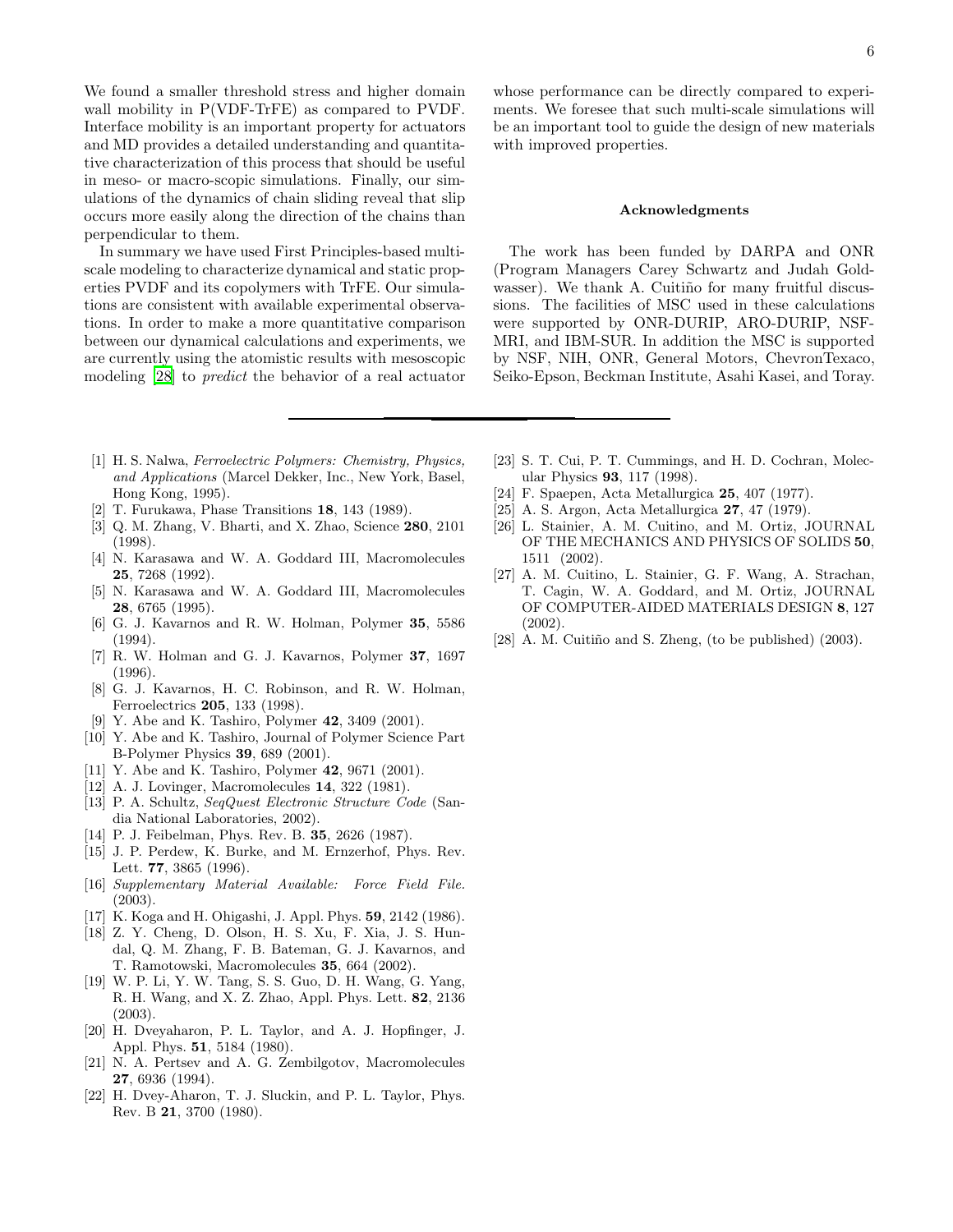<span id="page-6-1"></span>TABLE I: Energetics of crystalline phases and isolated infinite chains of PVDF and P(VDF-TrFE)(50-50). All energies are given in kcal/mol per carbon atom. The reference energies for crystal phases and chains are the energy of  $T_p$  phase and all-T chain, respectively. The cohesive energy defined by Eq. (1) in the text is denoted by Ecoh. The length (L) of isolated chain is defined as the length of four monomers along the chain direction. (QM) denotes DFT-GGA data; (FF) denotes MSXX force field.

|                 | <b>PVDF</b>        |               |           |                      | <b>VDF-TrFE)</b> |                   |            |                                    |
|-----------------|--------------------|---------------|-----------|----------------------|------------------|-------------------|------------|------------------------------------|
| Crystal         | ΔЕ<br>(QM          | $E_{coh}(QM)$ | ΈF΄<br>ΔЕ | (FF<br>$E_{\rm coh}$ | ΔЕ<br>ζQΜ        | $E_{\rm coh}(QM)$ | 'FF'<br>ΔЕ | $(\mathrm{FF})$<br>$E_{\rm coh}$ ( |
| $T_{\rm p}$     |                    | $-2.10$       |           | $-3.98$              |                  | $-0.86$           |            | $-3.02$                            |
| $TG_{ad}$       | $-0.59$            | $-0.31$       | 0.39      | $-2.40$              | 1.86             | 2.09              | 1.17       | $-0.72$                            |
| $TG_{pd}$       | $-0.62$            | $-0.34$       | 0.35      | $-2.45$              | 2.42             | 2.65              | 1.26       | $-0.62$                            |
| $T_3G_{\rm pu}$ | $-0.51$            | $-1.20$       | 0.19      | $-3.14$              | $-0.17$          | $-1.10$           | 0.58       | $-2.49$                            |
| $T_3G_{\rm au}$ | $-0.38$            | $-1.03$       | 0.23      | $-3.10$              | $-0.30$          | $-1.23$           | 0.56       | $-2.50$                            |
| Single Chains   | (QM)<br>$\Delta E$ | ΈF<br>ΔE      | (QM       | ΈF                   | ΄QΜ<br>ΔE        | ΈF<br>ΔЕ          | (QM)       | (FF)<br>A'                         |
|                 |                    |               | 5.22      | 5.13                 |                  |                   | 5.19       | 5.21                               |
| TG              | $-2.38$            | $-1.19$       | 4.66      | 4.56                 | $-1.08$          | $-1.13$           | 4.71       | 4.68                               |
| $T_3G$          | $-1.41$            | $-0.65$       | 4.62      | 4.54                 | 0.06             | 0.05              | 4.72       | 4.70                               |

<span id="page-6-0"></span>

FIG. 1: Crystal structures of various phases for PVDF. The polar phases with parallel dipole moments are denoted by (p), while non-polar phases with anti-parallel dipole moments are denoted by (a). The existence of the non-polar  $T_3G_{ad}$  phase was conjectured by Lovinger [\[12](#page-5-11)] and proved by Karasawa and Goddard [\[4](#page-5-3)].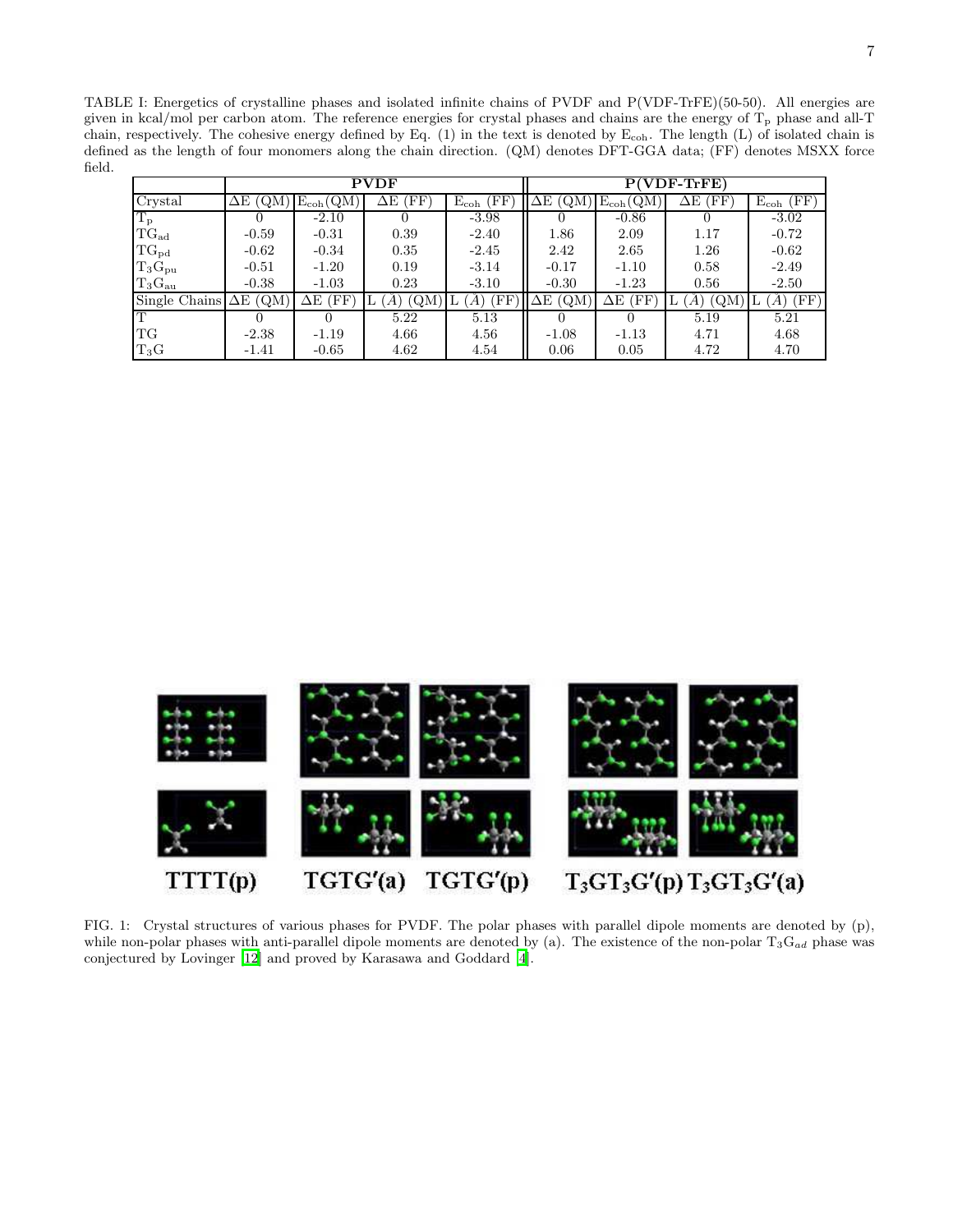

<span id="page-7-0"></span>FIG. 2: Energy barrier to nucleate a G bond in at  $T_p$  perfect crystal both PVDF and P(VDF-TrFE)(50-50). We used supercells consisting of 16 chains each consisting of 8 monomers (2112 atoms).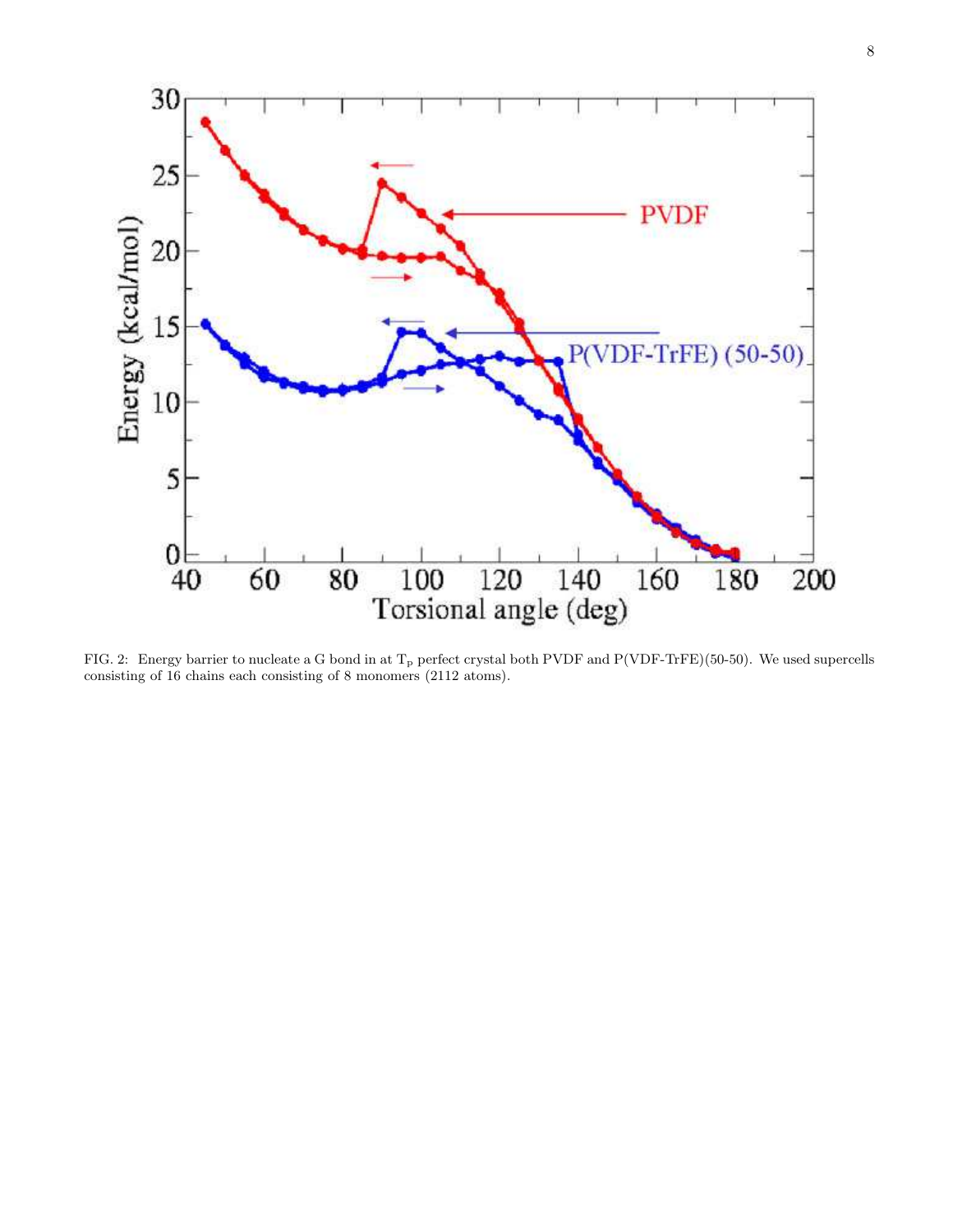

<span id="page-8-0"></span>FIG. 3: Evolution of various torsion angles in PVDF as a function of the restraint dihedral angle as it is transform from T to G. The diagram at the top shows the notation: the restraint is applied to torsion angle for the bond denoted 0. We find that the first nearest neighbor bonds to the restraint one (+1 and -1) remain in the T conformation, while the second nearest neighbor bonds (+2 and -2) change to compensate for the changes in bond 0. The purple curve (pluses) shows that the average of the torsion angles remains at 180 degrees, which is topologically necessary since the chains are infinitely periodic. Fig. [\(3a](#page-8-0)) corresponds to restraint varying from 180 to 50 while Fig. [\(3b](#page-8-0)) reflects the reverse process.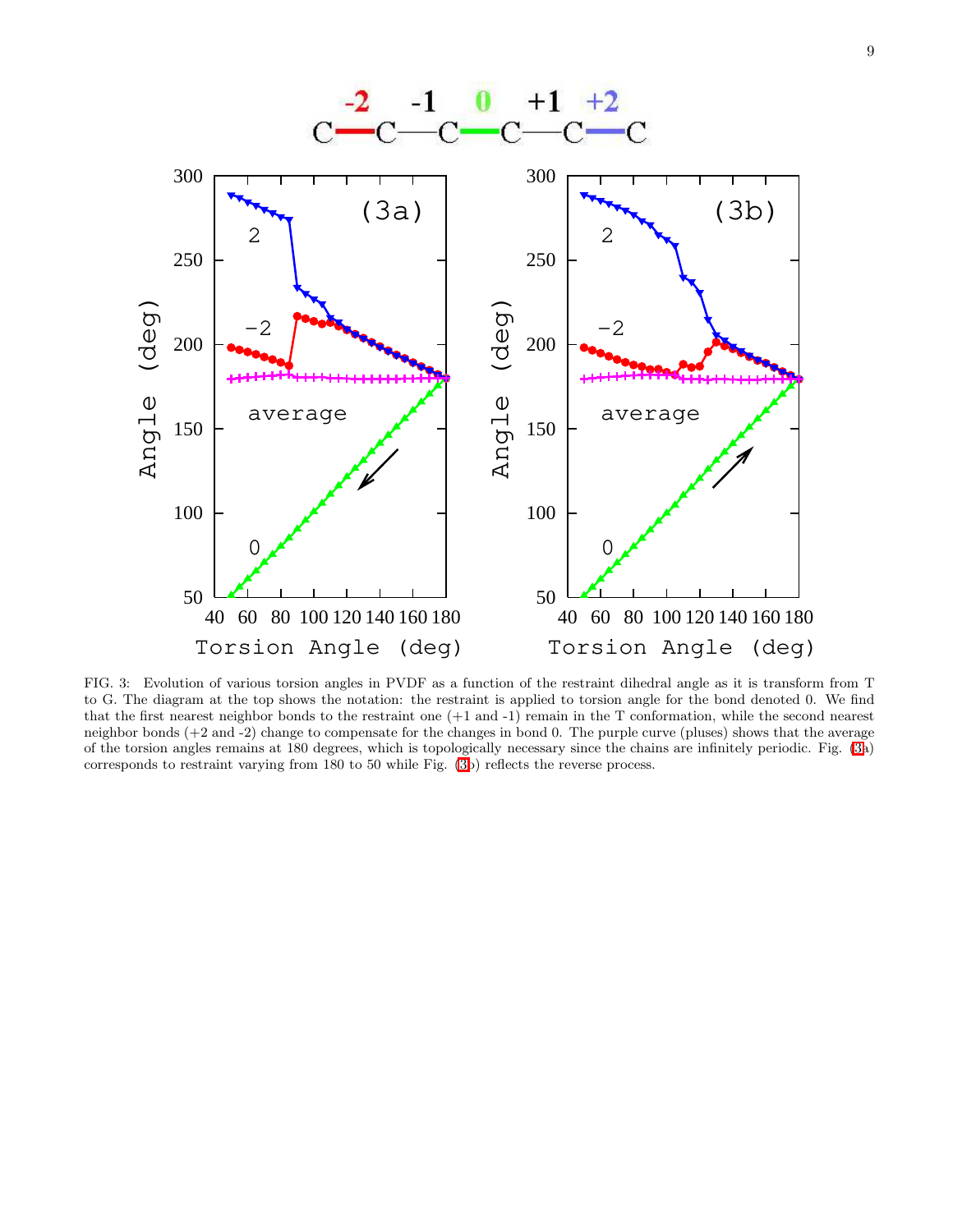

<span id="page-9-0"></span>FIG. 4: Snapshots of the  $T_3G_{ad}$ -T<sub>p</sub> interface for P(VDF-TrFE)(50-50) under 1.6 GPa tensile stress as various times obtained from the MD simulation.



<span id="page-9-1"></span>FIG. 5:  $T_3G_{ad} - T_p$  interface mobility. Number of T bonds as a function of time for PVDF (Fig. [\(5a](#page-9-1))) and P(VDF-TrFE)(50-50) (Fig. [\(5b](#page-9-1))) under various uniaxial stress states at T=300 K.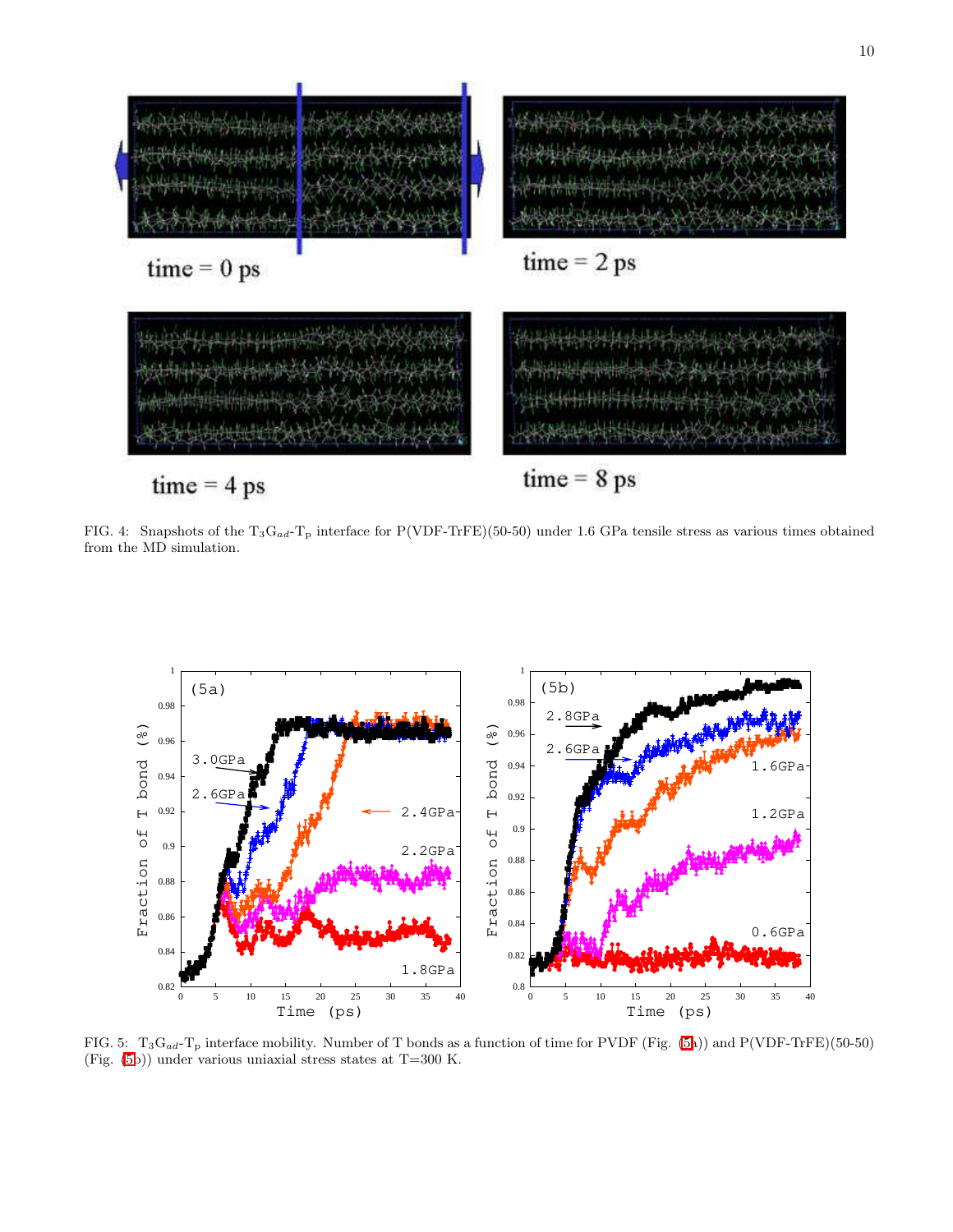

<span id="page-10-0"></span>FIG. 6:  $T_3G_{ad}$ -T<sub>p</sub> interface mobility as a function of applied uniaxial stress for PVDF and P(VDF-TrFE)(50-50) at T=300 K.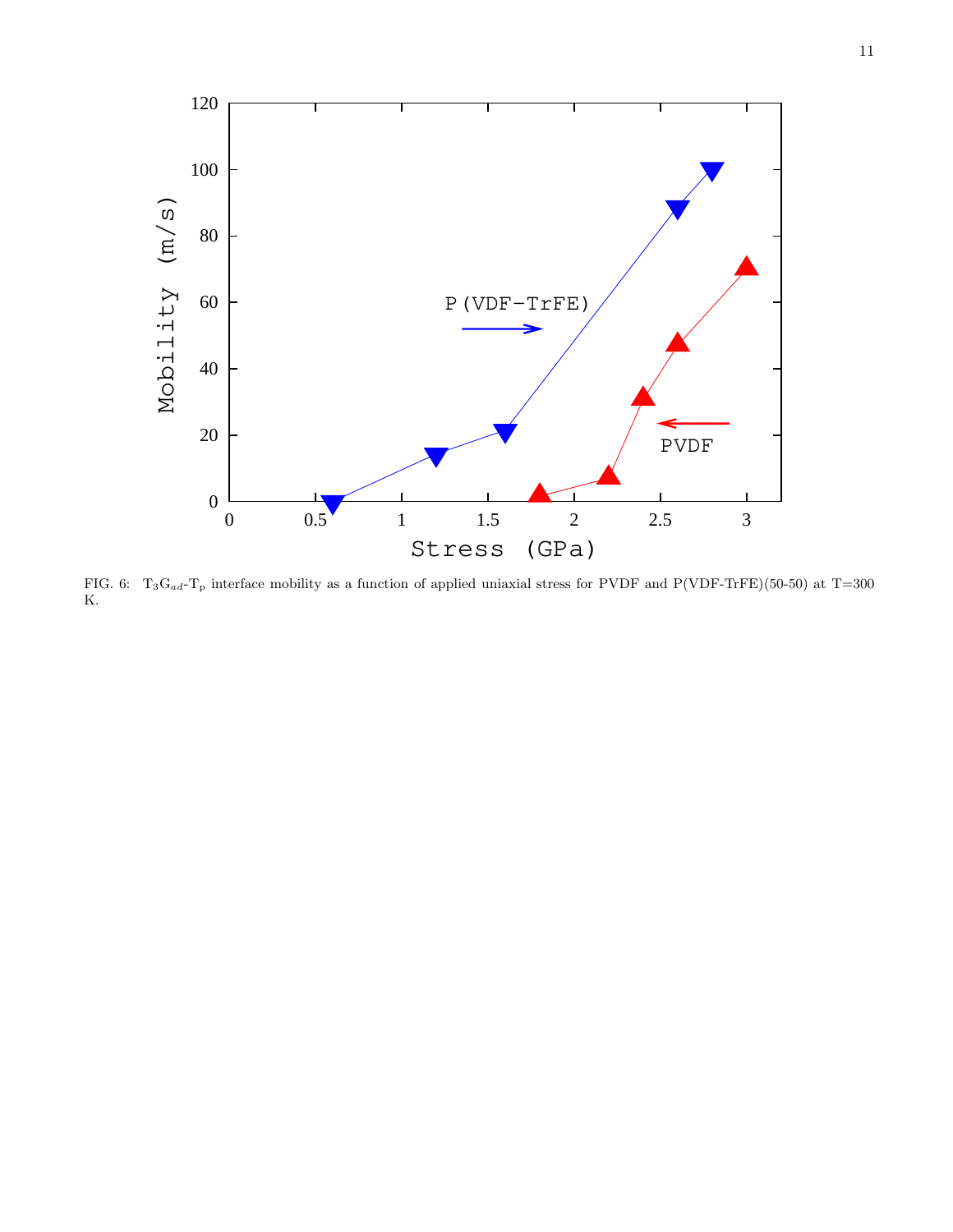

<span id="page-11-0"></span>FIG. 7: Shear stress and a function of applied strain rate for deformation in two different orientations with respect to the polymer chains for P(VDF-TrFE)(50-50) at 300K. Lines represent fits to the MD data using the hyperbolic sine function .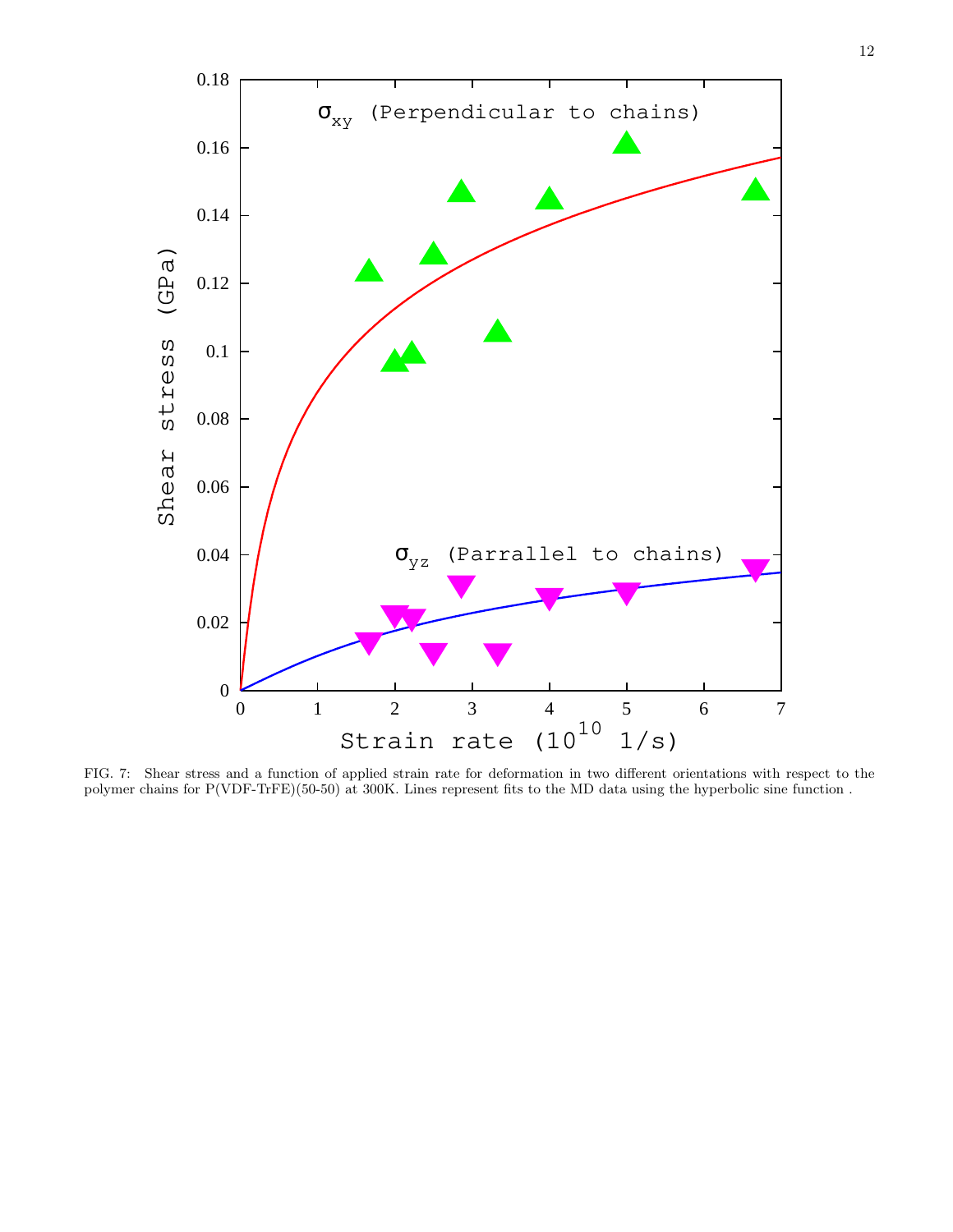

<span id="page-12-0"></span>FIG. 8: Viscosity for two different orientations with respect to the chains of P(VDF-TrFE)(50-50) at 300K. Points represent MD data and lines were obtained from the fits to the stress-strain rate data using Eq. 3.